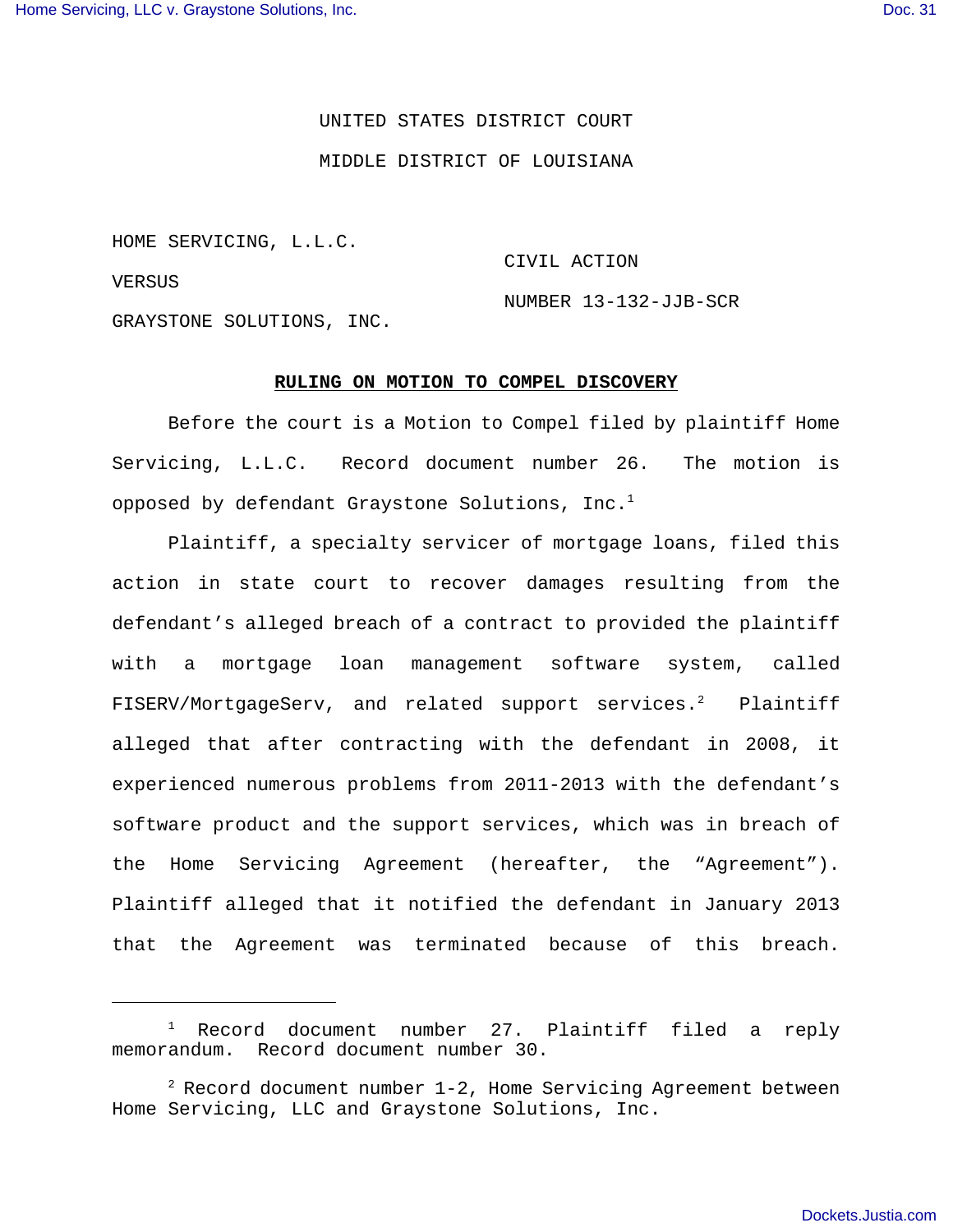Plaintiff alleged that the defendant subsequently blocked the plaintiff's access to the software, which led to the plaintiff's inability to fulfill its loan servicing obligations to its customers.

Defendant filed a counterclaim against the plaintiff alleging that its attempt to terminate the Agreement immediately was in breach of the Agreement terms. Defendant asserted that the agreement required written notice from the plaintiff 180 days prior to the expiration of the renewed term, which would have been in March 2014. Defendant alleged that the plaintiff owes amounts due for services rendered, termination fees for the conversion of the plaintiff's loans, and FISERV/MortgageServ account fees for the 14 months remaining under the Agreement.

On September 3, 2013, the plaintiff propounded interrogatories and requests for production of documents to the defendant. After reviewing the defendant's responses, the plaintiff notified the defendant of certain deficiencies. Plaintiff asserted that deposition testimony from several of the defendant's employees they confirmed that responsive documents had not been produced. Plaintiff's continued requests for supplementation were unfulfilled, thus it filed this motion to compel.

In its reply memorandum the plaintiff revised its request for supplementation , noting that sufficient responses to Interrogatory Numbers 8 and 16 were provided. The disputes over the remaining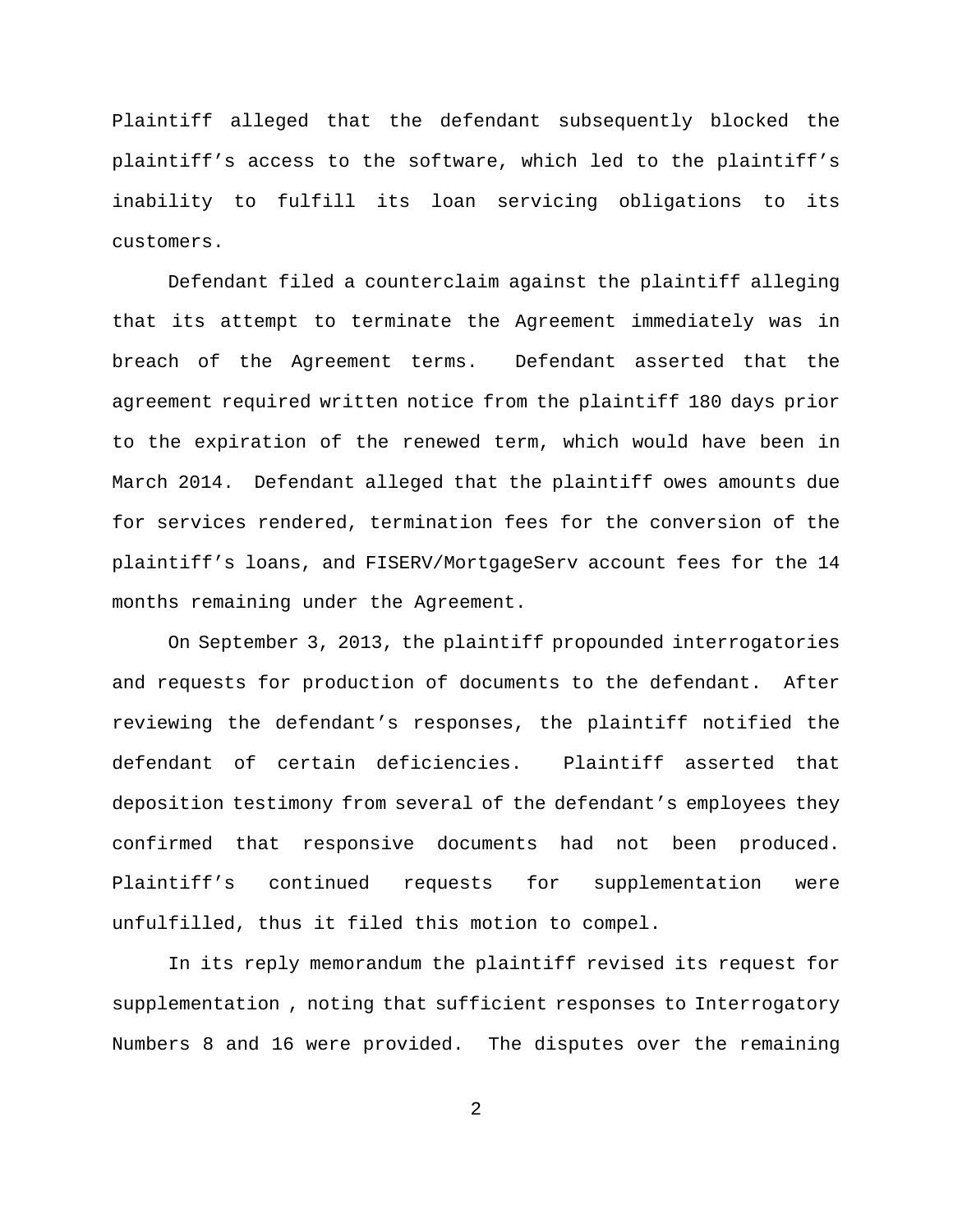discovery requests are resolved as follows.

## **Interrogatory Number 2**

Plaintiff requested the identity of the defendant's witnesses, their contact information and the subject matter of their testimony. In response, the defendant provided names of several witnesses but failed to include their contact information and the subject matter of their testimony. Defendant asserted that several of these witnesses have already been deposed by the plaintiff, and therefore no additional information is needed. Defendant also asserted that it does not have any contact information for some of the listed witnesses and that any additional information it obtains would be provided.

Defendant's response is deficient. If the defendant names a witness, it must provide the contact information for the witness and a summary of the expected testimony. If it does not have any contact information, then the defendant should state that. Defendant must promptly supply witness contact information when it is obtained. Defendant shall revise its response to include the specific information requested in this interrogatory for each person witness identified, except that the subject matter need not be provided for any person already deposed, nor the contact information for a person who provided it during a deposition.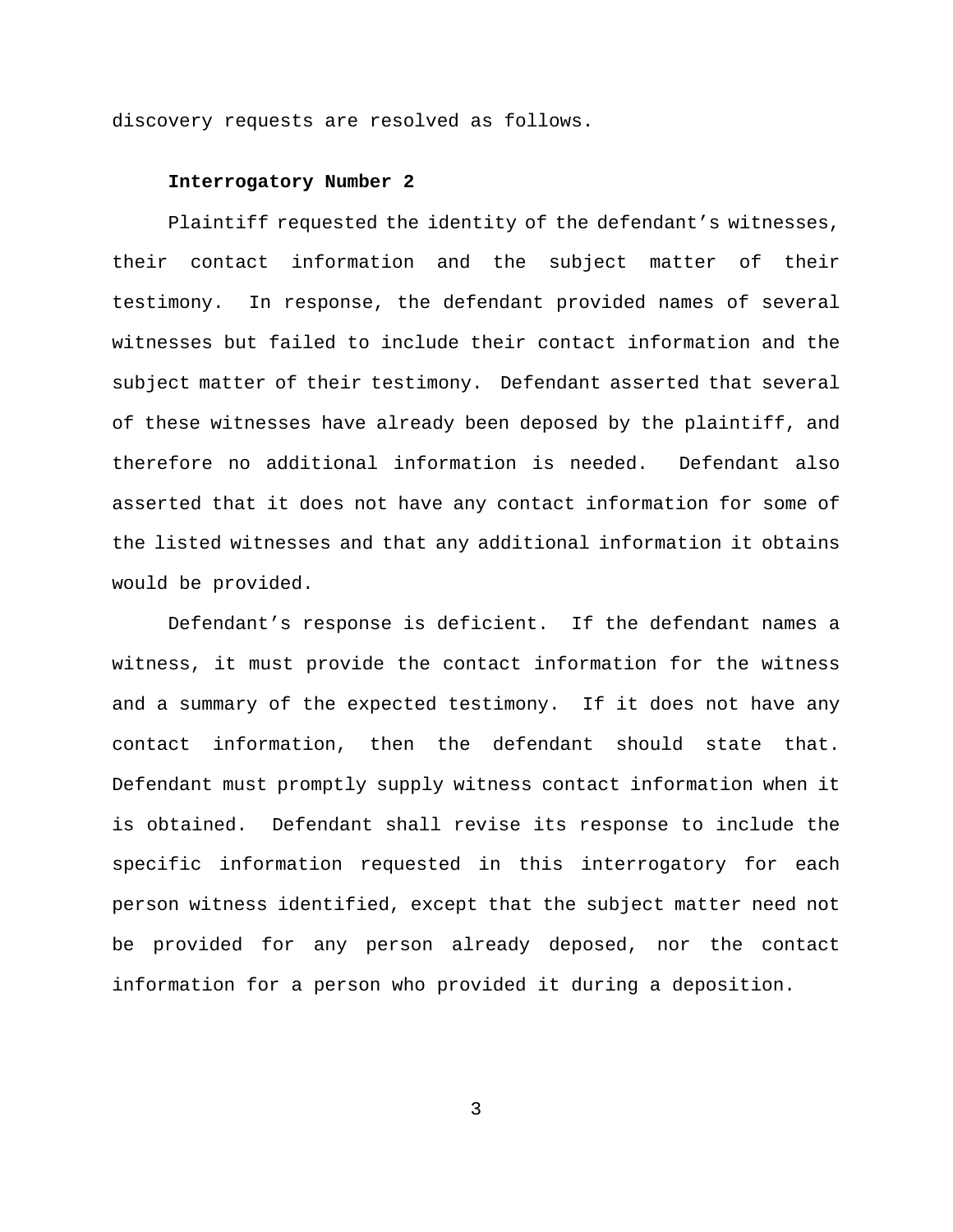# **Interrogatory Number 9**

Plaintiff sought information concerning the defendant's clients that used certain features of FISERV/MortgageServ System. Although the plaintiff limited the request, the plaintiff failed explain how other clients' experiences with the defendant and the FISERV/MortgageServ System is relevant to the issues presented in this case. Defendant's response is sufficient.

### **Interrogatory Number 12**

Plaintiff requested that the defendant identify every state or federal lawsuit involving the defendant where its client alleged servicing issues. For the same reasons discussed above, the plaintiff has failed to demonstrate the relevance of the information sought in this request.

#### **Interrogatory Number 18**

In this interrogatory, the plaintiff sought information concerning each contact person that the defendant had at FISERV/MortgageServ to provide support for its clients using the system. Defendant argued that when support services were needed, its employees would call a general phone number and assistance would be provided by an available representative. Defendant asserted that it did not maintain a list of the technical support employees who provided assistance on any particular technical issue. Defendant noted that one employee was put in direct contact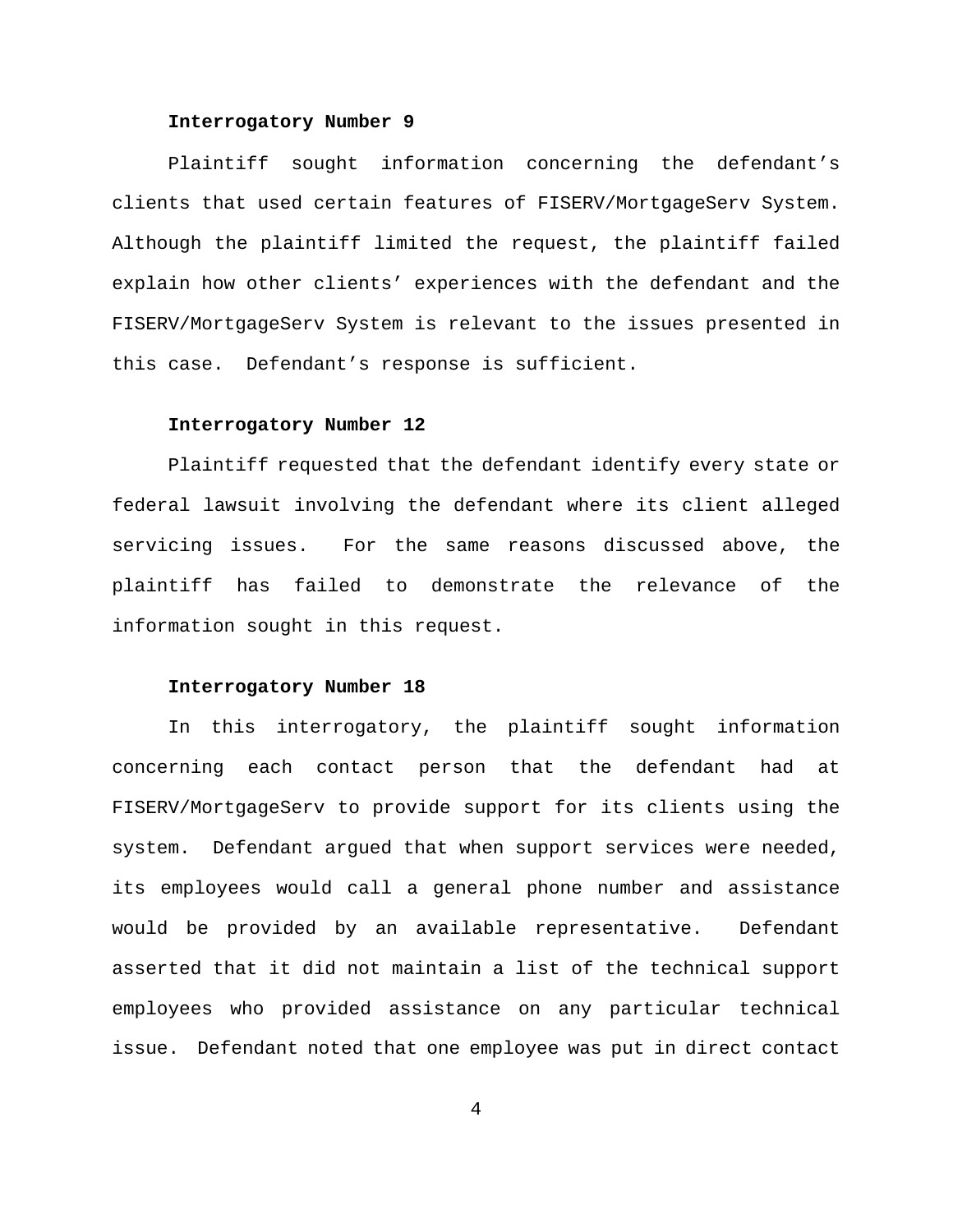with the plaintiff to help with its issues, and the plaintiff already has this person's contact information.

This answer is sufficient. Although the plaintiff referenced testimony that indicates the defendant communicated online with a FISERV representative weekly to address ongoing issues, this testimony does not establish that the representative was the same person each week or that the defendant had a regular contact at FISERV.<sup>3</sup> Thus, the plaintiff has not sufficiently established the possibility that any additional responsive information exists. However, if such information does exist and the defendant fails to timely provide supplementation, it risks sanctions under Rule 37, Fed.R.Civ.P., including, but not limited to, being prohibited from using such unidentified witnesses to support its defenses/counterclaims.

# **Interrogatory Number 20**

Plaintiff requested identification information for every employee and/or subcontractor of Graystone from January 2010 through December 2012. Defendant responded by stating that the employees referred to in their Answers to Interrogatories may have information relevant to the parties and issues. Defendant objected to providing any additional information because the interrogatory was overbroad, unduly burdensome, and irrelevant.

<sup>3</sup> Record document number 30, Exhibit I, deposition of Noel Manzanilla, pp. 60-61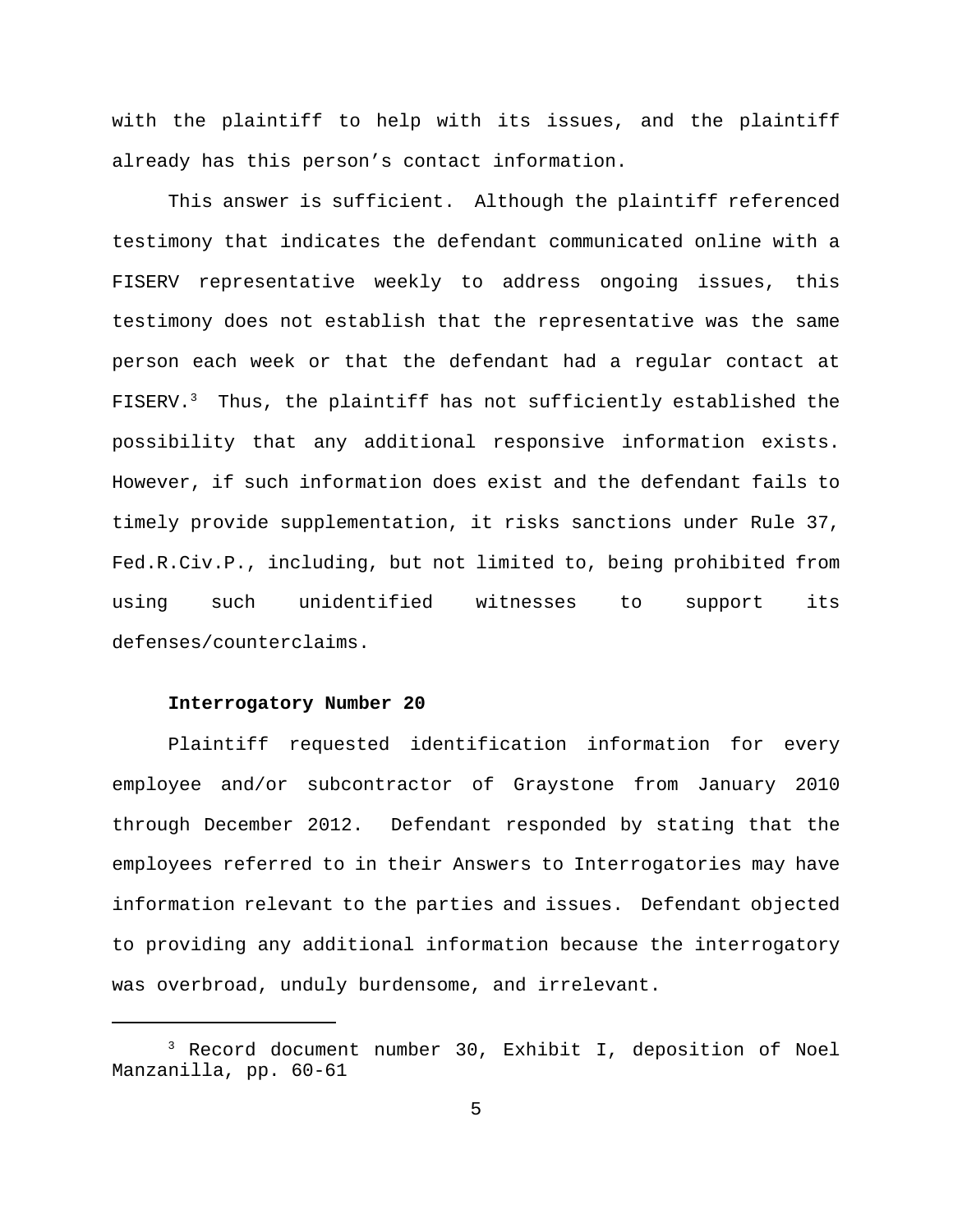Plaintiff has failed to persuasively show how any employee not directly involved with addressing the plaintiff's service issues would likely have information relevant to the subject matter of the case or reasonably calculated to lead to discovery of admissible evidence. Plaintiff may not conduct a fishing expedition based on the speculation that other employees of the defendant may have some additional information.

## **Request for Production Number 8**

This request sought all documentation that references the plaintiff, including but not limited to, email communications between Graystone's employees, between Home Servicing's employees, or emails between Graystone and Home Servicing employees. Plaintiff argued that deposition testimony revealed the existence of IT minutes that should be produced in response to this request. Plaintiff additionally sought to reserve the right to compel the defendant to pay for travel, attorney fees and costs to re-depose witnesses regarding the withheld documents.

In its opposition memorandum, the defendant asserted that the loan boarding documents and IT Minutes would be furnished to the plaintiff on or before February 4, 2014. The record does not indicate whether the plaintiff has yet received these documents. Thus, the defendant shall produce the documents if it has not already done so. With respect to efforts to re-depose witnesses, the plaintiff may move for leave to re-depose witnesses and for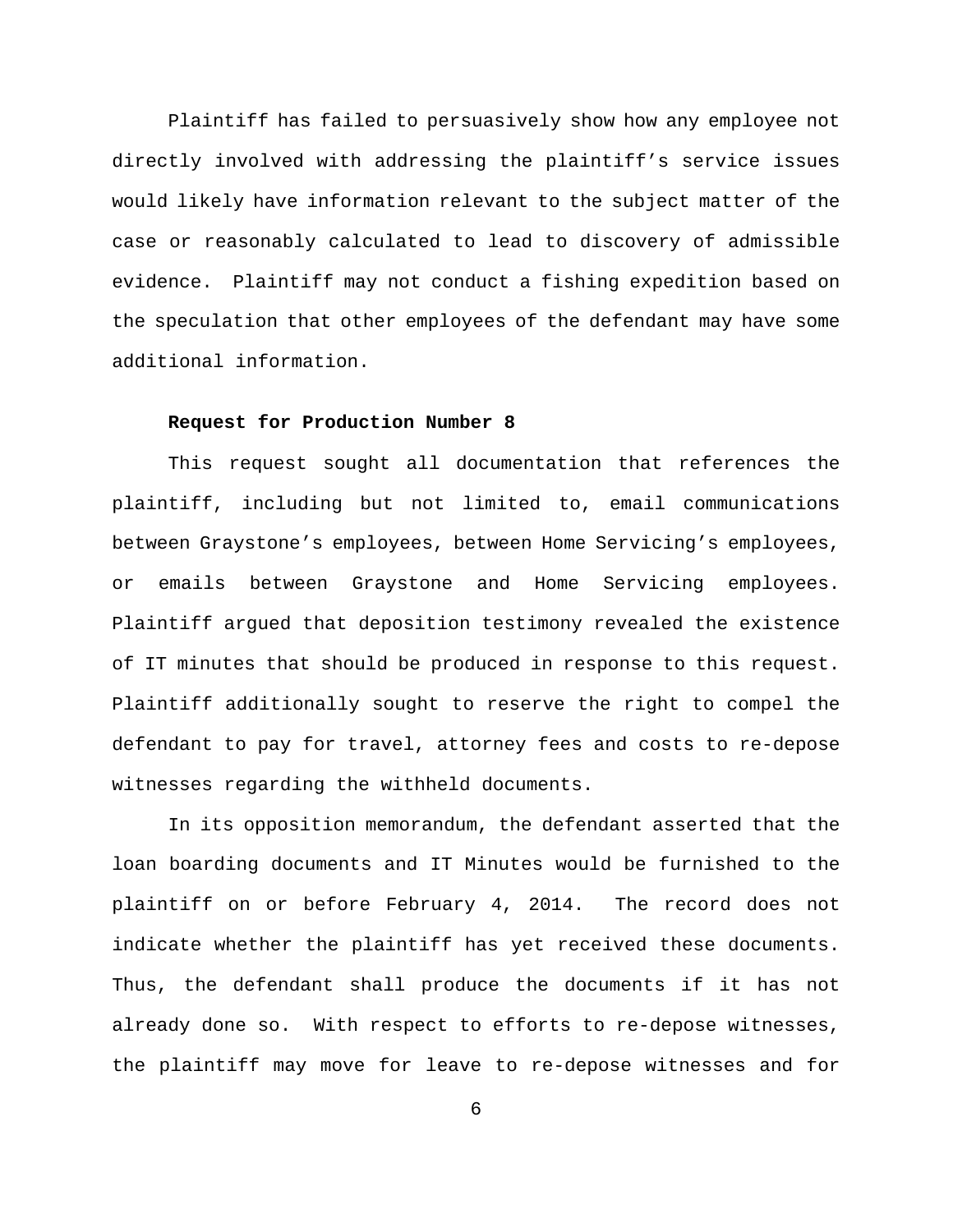sanctions after the documents have been reviewed.

## **Request for Production Number 9**

This request sought all documents which reference Home Servicing's clients. Defendant argued that this request was overly burdensome and not relevant. Defendant noted that this information was withheld from the plaintiff due to its failure to pay for services under the Agreement and that forced production of this information would allow the plaintiff to circumvent its payment obligations under the Agreement which are at issue in the defendant's counterclaim.

Plaintiff argued that the information requested is its property, i.e. their loan data, and thus cannot be withheld. However, the plaintiff has failed to demonstrate how the information requested is relevant to proving a disputed issue in this case. A motion to compel cannot be used to essentially get the benefits of a judgment in its favor. Although, the plaintiff claimed that it needed this information to determine whether or not the defendant corrupted their loan information through additional system failures, its argument is speculative and does not establish relevance to a claim or defense.

# **Request for Production Number 10**

This request sought a redacted copy of the personnel files of Dave Miner and Terry Szyszkiewicz. Plaintiff asserted that the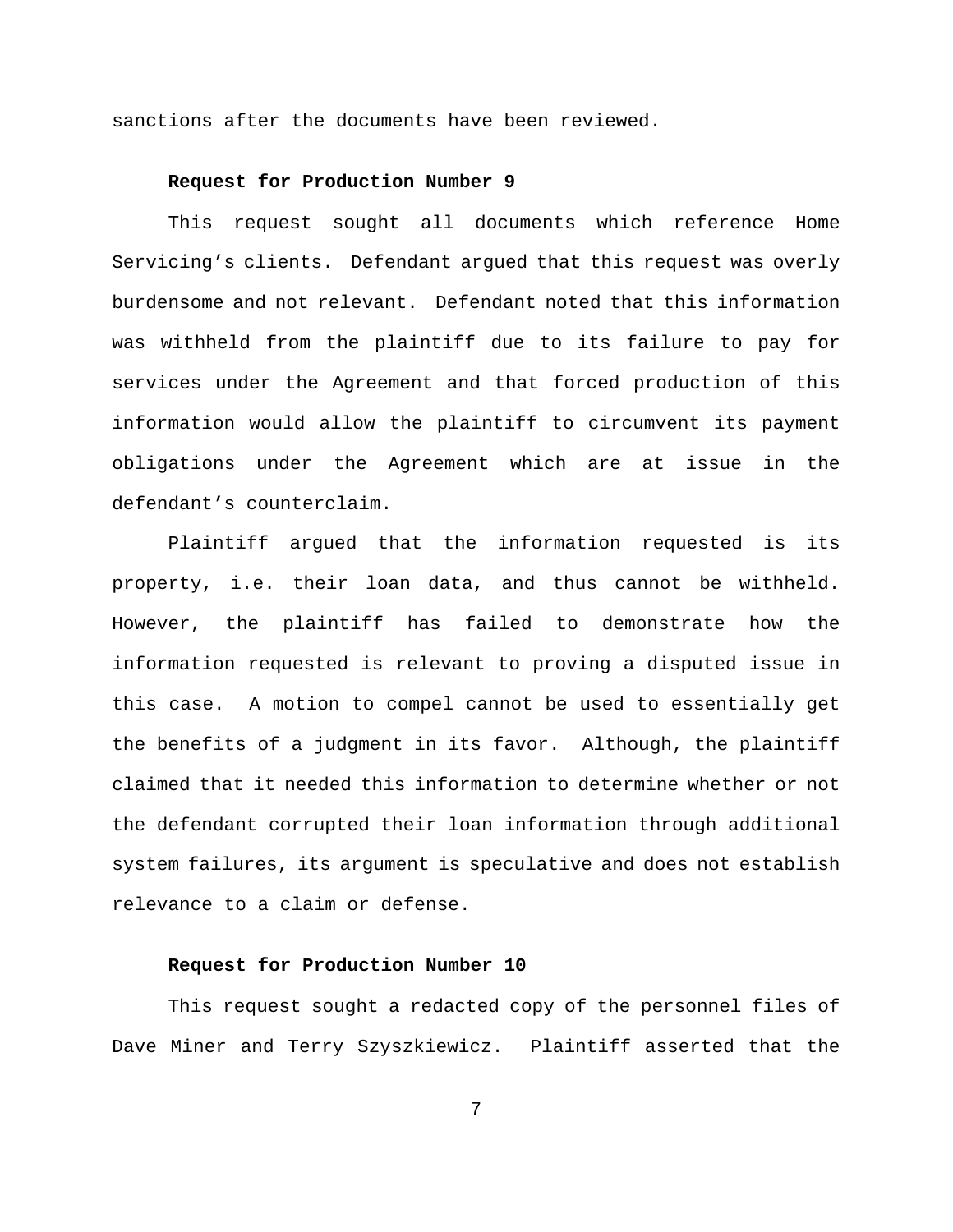personnel files are relevant because they would contain their employment histories and experience, which could then lead to information concerning the defendant's inability to correct its technical support failures on the FISERV/MortgageServ System after these employees left the defendant's employment, which is when the plaintiff's problems started. Defendant argued that because these witnesses have been deposed no further production is necessary unless the plaintiff can specify what additional information is needed from these files.

Plaintiff has not demonstrated the relevance of these files; its argument is speculative. The information sought is not reasonably calculated to lead to the discovery or relevant, admissible evidence.

## **Request for Production Number 15**

Plaintiff requested communications between Graystone and Fiserv, Inc., or any affiliate thereof, that in any way references Home Servicing from January 2011 to date. Defendant argued that it was overbroad and unduly burdensome because it would cost great amounts of time and money to search and retrieve this information from its stored data.

Defendant's argument is unconvincing. The request is not overbroad. Defendant's argument concerning the burden of production is vague and factually unsupported. The argument that the data is not organized in a way that it can be searched is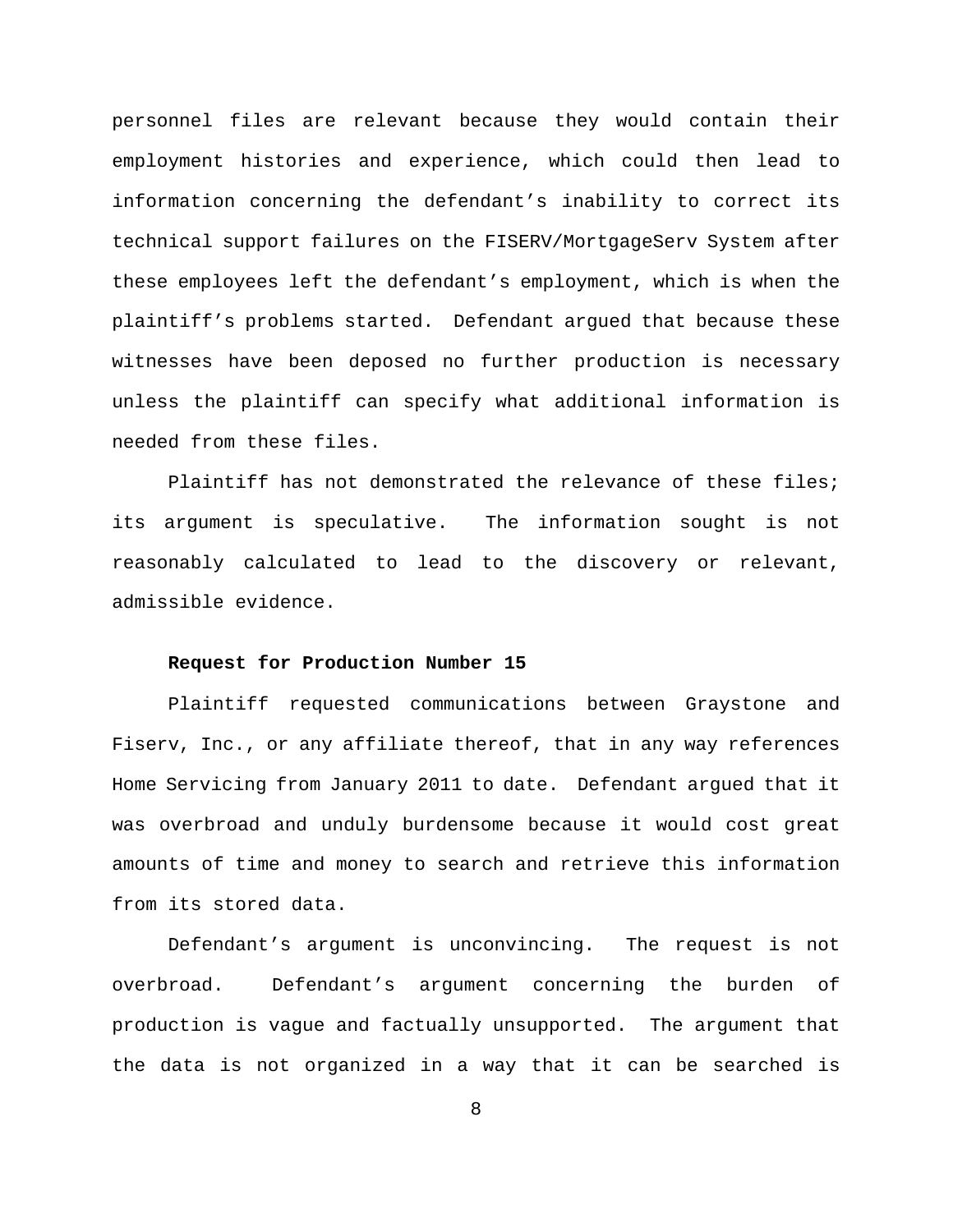likewise factually unsupported and therefore unconvincing. Defendant provided no information explaining how its data is organized and stored.

#### **Request for Production Number 16**

Plaintiff requested all documents regarding any internal complaints, administrative charges, and/or lawsuits against the defendant related to the lack of performance experienced by Graystone customers regarding the use of the FISERV/MortgageServ System. For the same reasons discussed above concerning Interrogatory Numbers 9 and 12, this request does not appear to seek relevant documents.

## **Request for Production Number 18**

This request sought all training materials, videos and/or manuals used to train certain Graystone employees on how to perform their job duties. Plaintiff subsequently clarified that its request was limited to the training materials and manuals used to train Graystone employees to perform the duties it was contractually bound to provide to the plaintiff, i.e. FISERV/MortgageServ System service and support. Defendant asserted that no such documentation exists because the only training was conducted through on-the-job training from other co-workers and help screens referred to as "latitude documentation" on the FISERV/MortgageServ System.